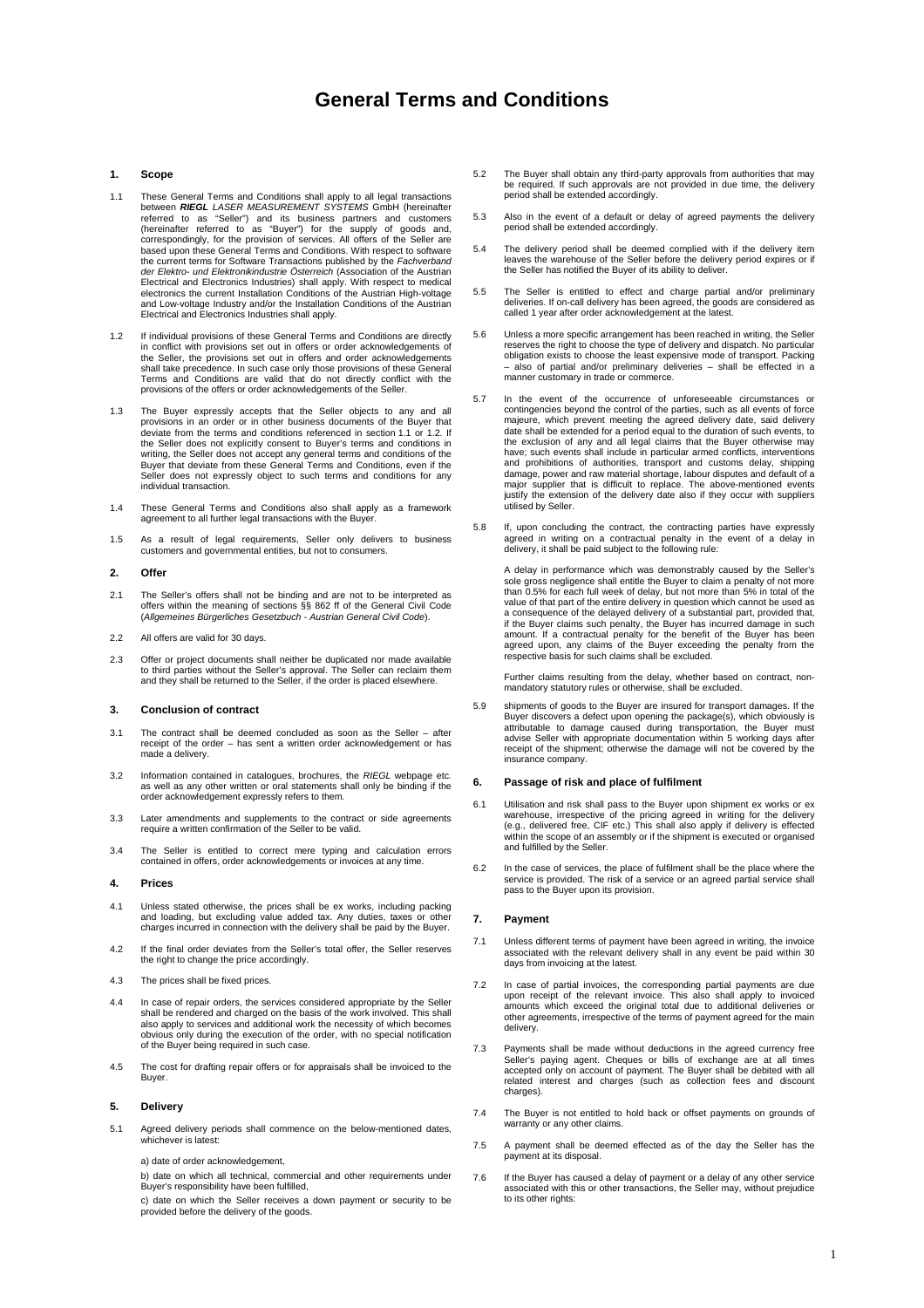a) delay the fulfilment of its own obligations until such payment or other service has been effected and extend the time of delivery accordingly;

 b) ask for immediate payment of all open receivables from such or other transactions and charge 1.25% interest per month on arrears plus value added tax per month for those amounts as of the relevant due date, provided that the Seller does not furnish proof of costs going beyond it.

 In any event, the Seller shall be entitled to charge pre-trial costs, especially collection and legal fees.

- $77$ 7.7 Granted discounts or bonuses will only be granted if payment is effected at the agreed time in full.
- **78** 7.8 The Seller retains the title of all goods he has delivered until the invoiced amounts plus interest and charges have been fully paid.

The Buyer hereby assigns to the Seller with immediate effect, for the purpose of securing and satisfying, all claims from the resale of goods subject to retention of title, even if they have been processed, redesigned or commingled, in order to collateralise the Seller's purchase money claim and undertakes to make a corresponding note in its accounting records or on its invoices. The Seller accepts such assignment. Upon request of the Seller, the Buyer shall notify the Seller of the account

receivable assigned as well as the corresponding debtor and make available all data and documents required for its collection of accounts receivable and notify the third-party debtor of the assignment.

In the event of attachment or other utilization, the Buyer shall be obliged to point out the legal title of the Seller and notify the Seller immediately.

### **8. Warranty**

- $\overline{R}$  1 In accordance with the below-mentioned provisions, the Seller shall be obliged to remedy each defect that impairs operability which exists at the time of delivery and is caused by a structural or material defect or defective work. No warranty claims may be derived from information contained in catalogues, brochures, marketing material and written or oral statements that have not been included in the contract.
- 82 8.2 For defects that could not be detected during the delivery inspection, the warranty period is in effect for 24 months. The warranty period shall commence at the time the risk passes pursuant to section 6 and shall neit defects shall be declared in writing immediately after the discovery of the defect. If the Buyer undertakes no such notification, warranty and all other claims shall be excluded. The notification does not imply that the Buyer is entitled to retain the amounts invoiced or any part thereof.
- $8.3$ If a defect subject to warranty obligation pursuant to this section 8 exists, the Seller shall, at its option, rectify the defective product or the defective part at the place of performance or have it sent to him for rectification or .<br>effect a reasonable price reduction.
- 8.4 The Buyer shall be debited with the incidental expenses resulting from the rectification of defects (such as installation and dismantling, transport, waste disposal, travelling expenses and times). For warranty work at the Buyer's premises, the required personnel, lifting devices, scaffolding, incidentals etc shall be provided by the Buyer free of charge. Replaced parts shall become the Seller's property.
- $85$ 8.5 If a product is manufactured by the Seller based on design details, drawings, models or other Buyer's specifications, the Seller's liability shall only extend to the execution according to the required specifications.
- 8.6 The following defects shall also be excluded from warranty: Defects resulting from instructions and assembly not effected by the Seller, insufficient facilities, non-compliance with the installation requirements and terms of use, excessive utilisation of the parts beyond the capacity indicated by the Seller, negligent or faulty handling and use of unsuitable<br>operating materials; the same shall apply to defects caused by material<br>provided by the Buyer. Neither shall the Seller be liable for damage<br>attri voltages and chemical influences. The warranty shall not cover the replacement of parts that are subject to natural wear and tear.
- 8.7 The warranty shall immediately expire if the Buyer himself or a third party not expressly authorised by the Seller changes or repairs, or opens and/or dismounts the supplied items without the Seller's prior written consent.
- 8.8 8.8 The provisions of Sections 8.1 through 8.7 shall apply correspondingly to any responsibility for defects on other legal grounds, including but not limited to damage claims.

### **9. Guarantee**

- Unless otherwise agreed upon, the Seller gives a 12-month guarantee on all equipment and parts supplied. In the case of equipment with an elapsed time indicator, 2,000 operating hours or the period of 12 months, whichever is reached first, shall be deemed the guarantee period. The claim under guarantee shall commence at the time the risk passes pursuant to clause 6.
- 92 In order to claim guarantee, the Buyer shall furnish proof of the existence of the defect without delay, in particular provide the Seller with the documents or data available to him. If a defect subject to guarantee obligation exists, the Seller, at its option, shall rectify the defective product or the defective part at the place of performance or have it sent to it for rectification or effect a reasonable reduction of the purchase price.
- 9.3 The Buyer shall be debited with the incidental expenses resulting from the rectification of defects (such as installation and dismantling, transport,<br>waste disposal, travelling expenses and times). For guarantee works at the<br>Buyer's premises, the required auxiliary personnel, lifting devices,<br>sca shall become the Seller's property.
- 9.4 The guarantee covers the repair or removal of any occurring defects, malfunctions etc that are not attributable to inexpert or negligent handling or operation or malicious intent. The following defects shall also be excluded from the guarantee: defects resulting from instructions and assembly not effected by the Seller, insufficient adjustment, noncompliance with the installation requirements and terms of use, excessive utilisation of the parts beyond the capacity indicated by the Seller, negligent or faulty handling and use of unsuitable operating materials; the same shall apply to defects caused by material provided by the Buyer Neither shall the promise of guarantee apply to damage attributable to acts of third parties, atmospheric discharges, excess voltages and chemical influences.
- 9.5 9.5 The guarantee shall immediately expire if the Buyer himself or a third party<br>not expressly authorised by the Seller changes or repairs, or opens and/or<br>dismounts the supplied items without the Seller's prior written co

#### **10. Damage Claims and Liability Limitations**

- $10.1$ 10.1 Claims pursuant to § 933b of the General Civil Code (Allgemeines Bürgerliches Gesetzbuch, Austrian General Civil Code) are excluded.
- $10.2$ If any conditions for the assembly, start-up and utilisation (such as included in the operating instructions) or official conditions for admission are not complied with, any claims, including but not limited to claims for damages, shall be excluded.
- 10.3 For damages suffered by the Buyer, the Seller's liability is limited at the maximum to one-half of the value of the Buyer's order and only in the event of willful misconduct and gross negligence of the Seller or willful<br>misconductand.gross.negligence.of.the.vicarious.agents.of.the.Seller.The<br>liability.of.the.Seller.in.the.event.of.slight.negligence.is.excluded,.except.in the case of personal injury.

Compensation for purely financial losses, loss of profit, interest loss, damage arising from third-party claims (whether direct or indirect, incidental, consequential or punitive damages) shall be excluded to the extent pe must prove slight negligence on the part of Seller.

- $10A$ 10.4 Claims for damages against the Seller shall be time barred and lapse 24 months after the time of delivery (passage of risk according to Section 6). The Buyer shall inform the Seller of the damage by written notice within a reasonable time, at the latest, however, within 8 days.
- If the Buyer is itself held liable on the basis of the Austrian Product Liability Act (Produkthaftungsgesetz) or similar foreign regulations, the Buyer<br>expressly waives every right of recourse against the Seller, in particular pursuant to § 12 of the Austrian Product Liability Act or similar foreign regulations. If the Buyer introduces the goods the Seller has delivered onto a market outside of the European Economic Area, it is obligated to exclude vis-à-vis its buyer the duty of replacement according to the Austrian Product Liability Act or similar foreign regulations, to the extent that is possible and permissible according to the applicable law or the law agreed between Seller and Buyer. In this case or in the event of the omission of this duty to exclude liability, the Buyer is obligated to indemnify and hold the Seller harmless against third-party product liability claims.

### **11. Withdrawal from contract**

- 11.1 Unless a more specific arrangement has been made, the precondition for the Buyer's withdrawal from the contract shall be a delay in delivery that is<br>attributable to the Seller's gross negligence as well as the lapse of a<br>reasonable extension granted to the Seller. The withdrawal has to be<br>ass the Seller due to the Buyer's rescission shall be excluded.
- $11.2$ Regardless of its other rights, the Seller shall be entitled to withdraw from the contract, in particular

 a) if the execution of the delivery and/or the commencement or continuation of the work is impossible on grounds for which the Buyer is responsible or is delayed despite the granting of a reasonable extension, b) if doubts about the Buyer's solvency have arisen und the Buyer, upon the Seller's demand, neither makes any advance payment nor furnishes any suitable security before delivery, or

 c) if, due to the circumstances specified in section 5.7, the delivery time is extended by more than half of the originally agreed delivery period, but is at least 6 months.

- $113$ Withdrawal from the contract may also be exercised by Seller and Buyer with regard to a still outstanding part of the delivery or service on the aforementioned grounds.
- $11.4$ The withdrawal becomes legally effective through the Seller's unilateral declaration.
- 11.5 If insolvency proceedings are opened against the assets of a contracting party or a petition for institution of insolvency proceedings is dismissed due to insufficient assets, the other contracting party shall be entitled to withdraw from the contract without granting a grace period.